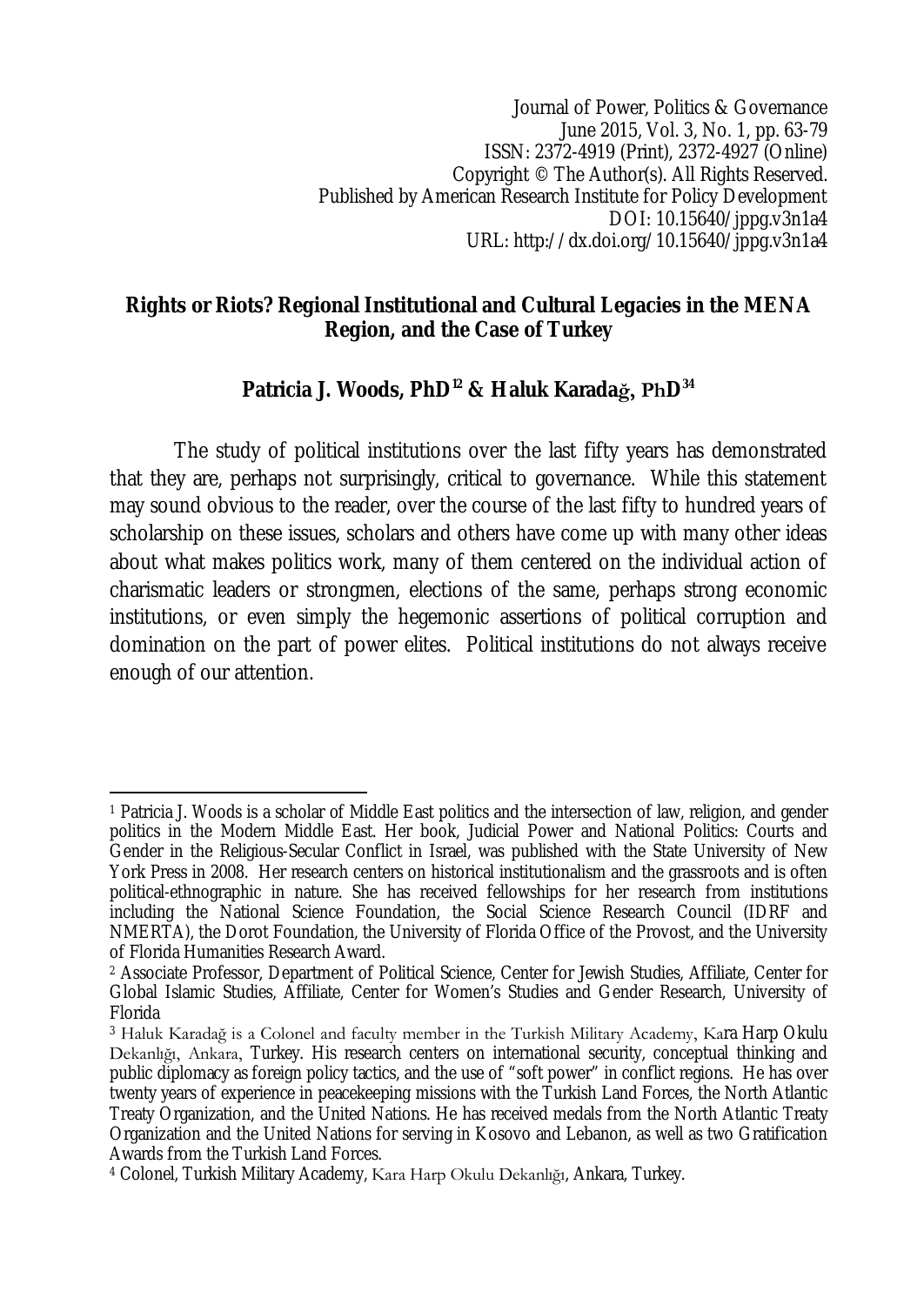Samuel Huntington $<sup>5</sup>$  was famous for putting political institutions first in this</sup> conundrum; he argued that political institutions must be developed before economic or other factors in order to manage successfully relations between civil society and the state, as well as relations between members of society. Without such political institutions, the outcome of new democratic engagement on the part of populations around the world (including the developed world) was most likely to be riots, or even outright revolution. Huntington argued that institutions may vary in their adaptability; complexity; autonomy/subordination to social groups outside of the state; and in coherence/unity<sup>6</sup>. Governments and regimes (meaning entire political orders) can change rapidly in the countries in which norms and institutional practices are not well established or agreed upon.<sup>7</sup> It takes time to establish persistent political institutions; and, once in place, they may be difficult to change. Institutions have very long stayingpower. Affirming this point, Max Weber suggests that corporate groups from the most complex presidential system to the most simple church or organic small, traditional community carry with them some degree of authority; once in place, some number people will follow individuals and institutions just by virtue of their being in a position of authority.<sup>8</sup> Emile Durkheim, too, noted in his late 19<sup>th</sup> century dissertation, which became one of the most famous books of social theory across disciplines until present, that political authority structures tend to take on a life of their own once in place; that is, political authorities and political systems, once in place, develop their own interests, concerns, and modes of action which may depart from the communal consensus from which they first emerged. $^{\circ}$ 

All of this is to say, it is very important to put in place the *right* institutions when we choose to do so at all. For, we are apt to be living with them for a very long time with many consequences, both seen and unseen in advance

 $\overline{a}$ 

<sup>5</sup> Huntington, Samuel P. Political Order in Changing Societies. New Haven and London: Yale University Press, 1968.

<sup>6.</sup> Huntington, Samuel P. Political Order in Changing Societies. New New Haven and London: Yale University Press, 1968.

<sup>7.</sup> Russett, Bruce. Grasping the Democratic Peace: Principles for a Post-Cold War World. New Jersey, Princeton University Press, 1993.

<sup>8.</sup> Weber, Max. Economy and Society. Berkeley, CA: University of California Press, 1978. Regarding a tendency to submit to authority, see also his concept of "discipline," 153; and his concept of "conventions," 127-128.

<sup>9.</sup> Durkheim, Emile. The Division of Labor in Society. New York: The Free Press, 1997.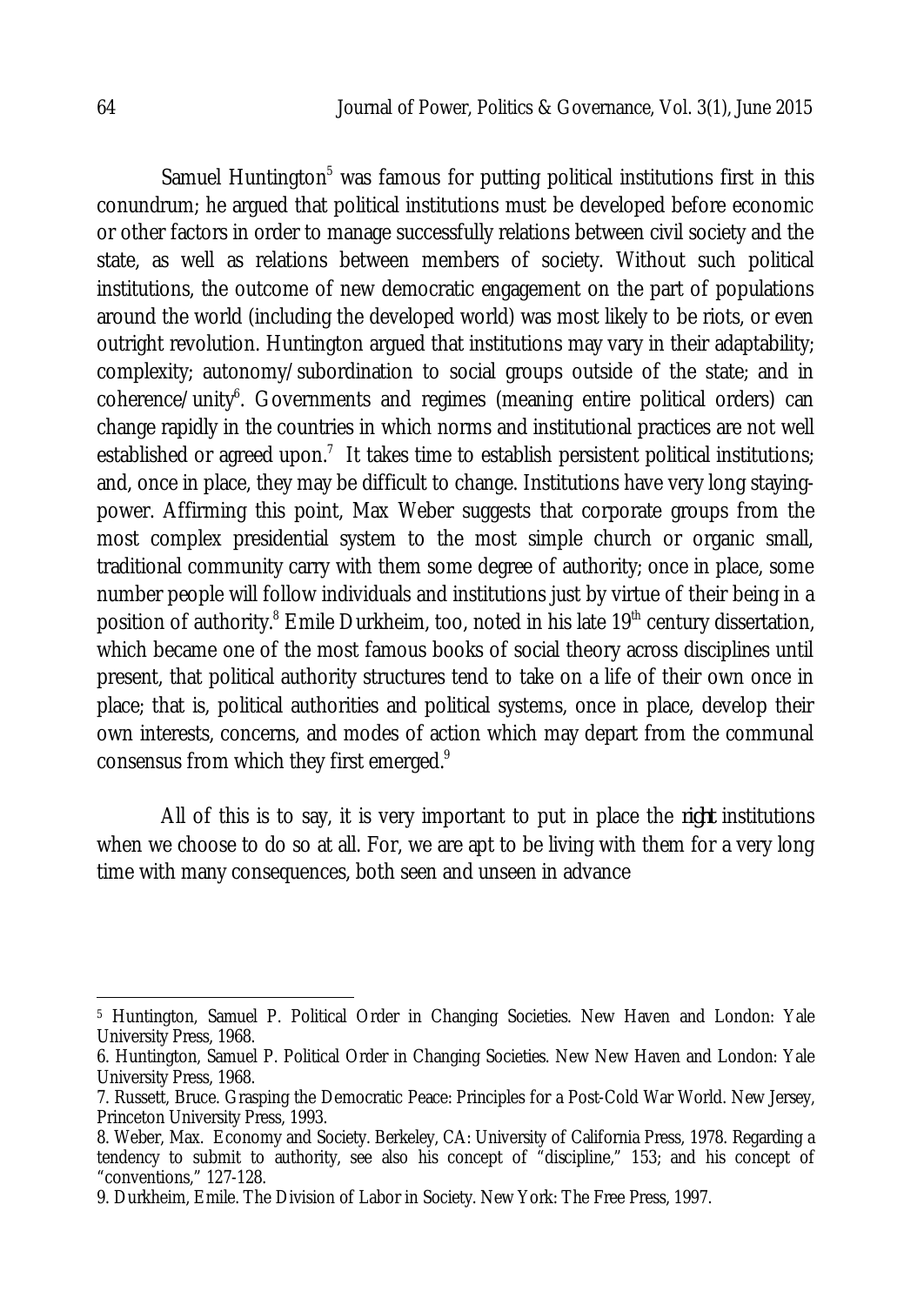If we know, then, from work in comparative politics that debates over practices within institutions may change the content of the institutions themselves from the inside-out;<sup>10</sup> and we know from work in international relations that democratic governments and institutions will be unstable if the norms governing their functioning are not fully developed; $11$  at the very least, then, the lessons of international relations and comparative politics together are in agreement that significant attention is needed to the link or continuum between institutional design, on the one hand, and institutional norms (for the study of international relations) and practices (for the study of comparative politics), on the other hand. Given that institutions and practices may be difficult to change once they are put in place, it is worth paying significant attention to their construction and development, including the development of the norms that drive their actual practices with at least some degree of perpetuity.

We want to argue that the establishment of not only strong institutions, but the *hands-on* establishment norms and practices within those institutions will be critical to political outcomes around the Middle East and North Africa (MENA) in the post-Arab Spring era. As an institutional matter, we suggest Turkey as an example of a country that has been able to maintain the integrity of its foundational political institutional design while incorporating religious parties. Religious constituencies have been systematically suppressed in most of the secularist regimes of the  $20<sup>th</sup>$  century in the MENA region, and their incorporation into their respective political systems is a high priority for many religious constituencies in many countries of the MENA region. Some other MENA countries have similarly successfully incorporated religious parties into their political systems without endangering the institutional design of the political system at large, including Jordan and Yemen.

The Arab Spring, which broke out in January of 2011, spread quickly across the Middle East. A pressing concern for U.S. analysts in the post-Arab Spring period centers on the role of religious parties. Do we encourage their inclusion in newly forming regimes; or do we continue with a now at least 35 year tradition of distrust of Islamic parties (dating since approximately the Iranian Revolution)?

 $\overline{\phantom{a}}$ 10. Migdal, Joel S. State in Society: Studying How States and Societies Transform and Constitute One Another. Cambridge: Cambridge University Press, 2001.

<sup>11</sup> Ibid, note 4.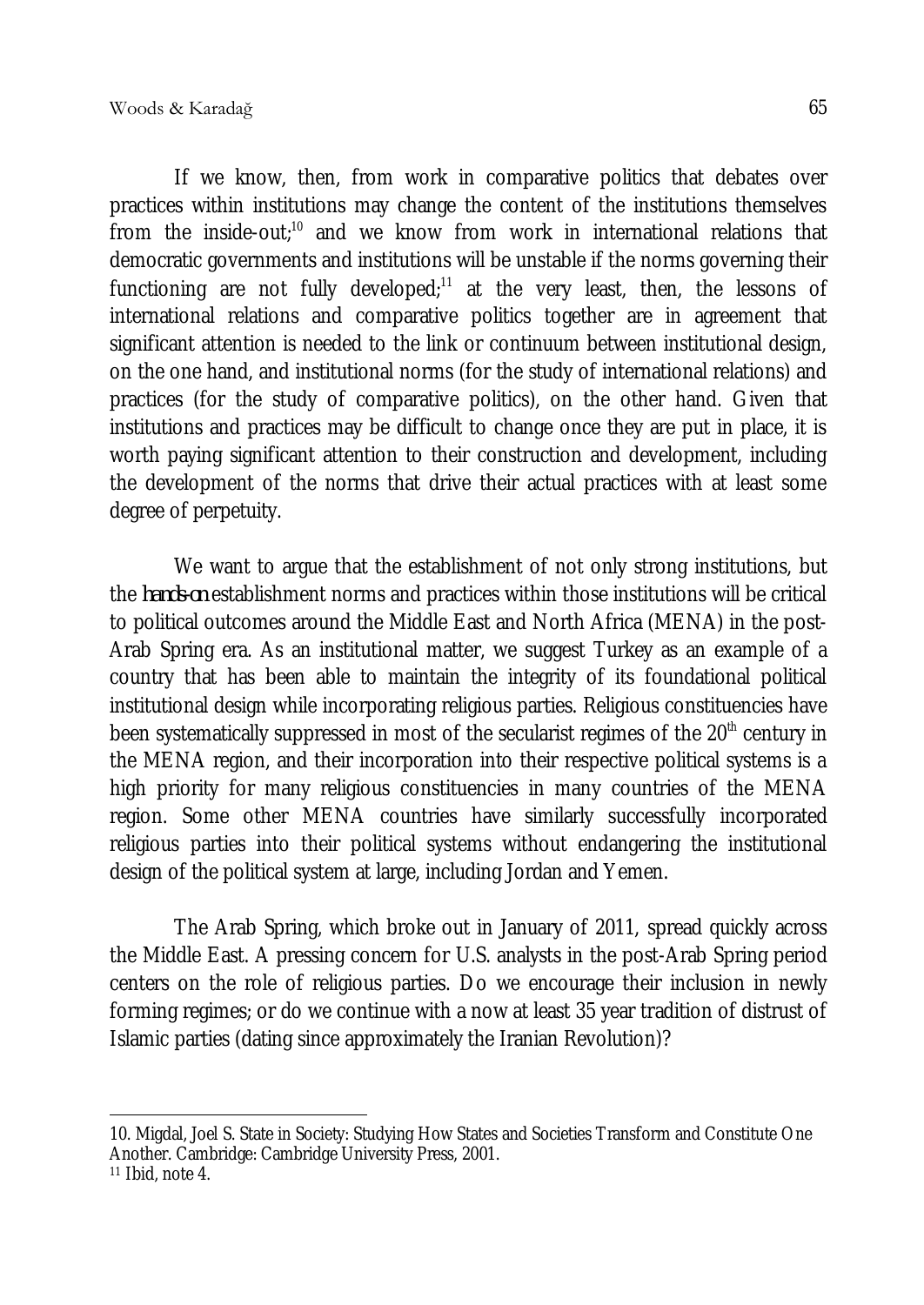Turkey in particular offers a valuable and fascinating lesson in answer to this question. Turkey has maintained for over ten years the "profane" (i.e., non-religious) institutional structures that allow the participation of a wide swath of the population in the politics of the government. Why has Turkey been able to do this? We suggest that the answer lies in: (1) Institutional Factors; (2) Military Structures; and (3) Education.

In the remainder of this article, we outline factors relating to Turkey's institutional legacies, military system, and educational system, all of which suggest it as locally-grounded institutional system that is more likely to be trusted by MENA regimes than is the United States as a direct actor in the region. We make this suggestion particularly in regard to the secularist regimes that emerge after World War I; these have tended to be the hardest hit by the Arab Spring. We suggest that the Arab Spring is primarily a protest movement against autocratic regimes. From a Middle Eastern perspective, many of the worst hit by the Arab Spring have been precisely the secularist regimes installed by European powers after World War I. We aver that Turkey, as a trusted ally of the United States and NATO, may carry a mediating role between the secular demands of "the West" and other MENA regimes, many of which prefer something other than a purely secularist model of statebuilding. The West tends to see secularism in politics as ensuring a "neutral" playing ground within which a range of ideas or interests can be navigated. In the Middle East, secularism has been associated with autocratic and totalitarian regimes, and is thus widely distrusted. Turkey is an ideal mediator between these two poles – a Western desire for secular regimes, and a Middle Eastern suspicion of the same poles which are both institutional and cultural in nature in both places.

Turkey's institutional legacy, going back to the Ottoman Empire, of diffuse rule and local autonomy is suggestive of a long-standing local, Middle Eastern and North African institutional and cultural legacy of participatory governance or a sort of "pure democracy" at the very local level. This participatory governance, while not perfect, was substantial and may constitute a local form of democracy more in keeping with Middle Eastern and North African institutional, historical, cultural, religious, and popular expectations. As such, it is likely to be more stable as a form of rule for the region.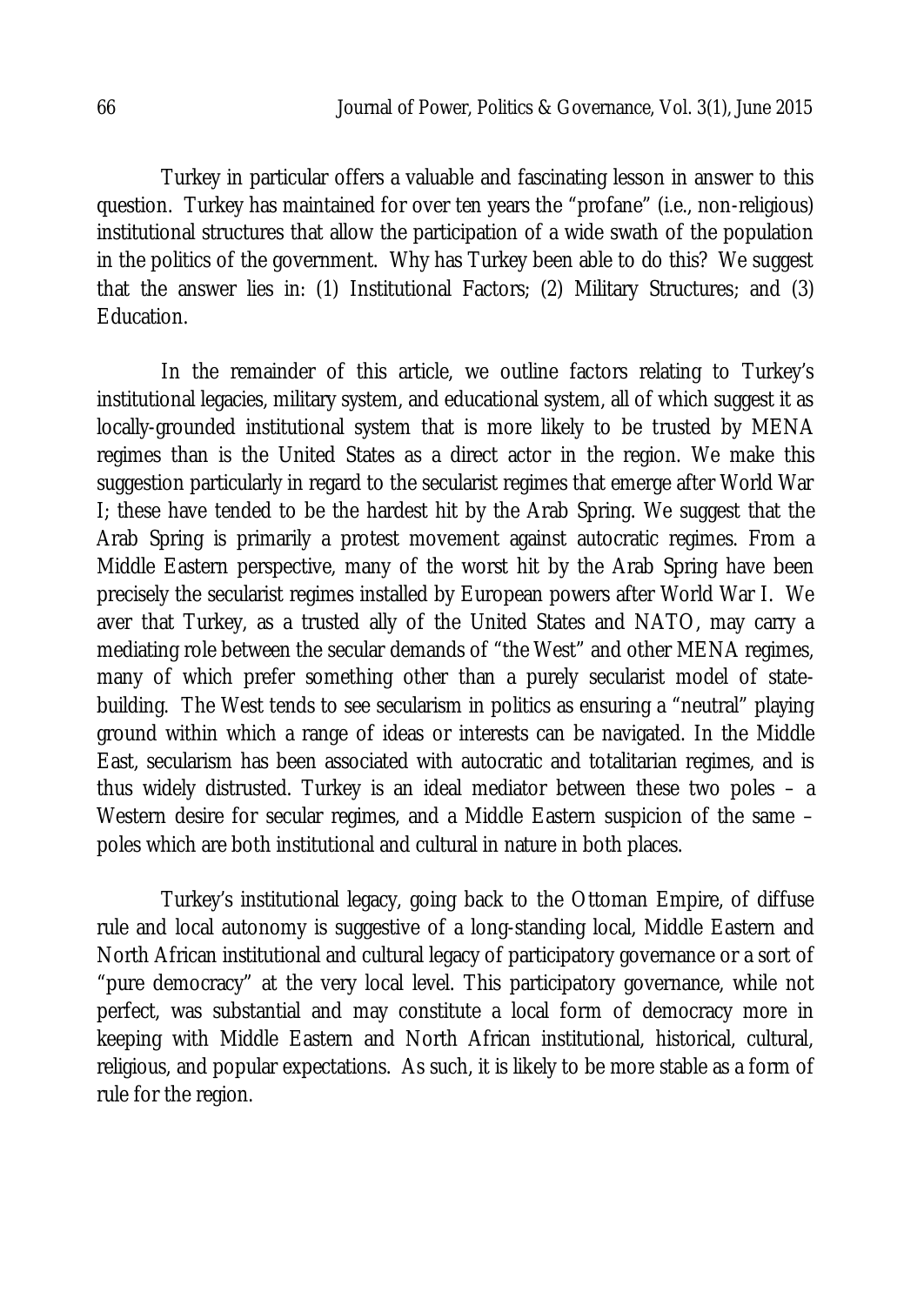$\overline{\phantom{a}}$ 

#### **Institutional Factors**

Turkey has the institutional advantage of having been the central Ottoman state of the Ottoman Empire. Most of the Middle Eastern countries today were part of the former Ottoman Empire, as closer-in or further-outlying provinces. Between World War I and 1963, all former provinces of the Ottoman Empire emerged as separate states independent of European rule. A number of states in MENA that emerged after World War I were initially ruled as Mandatory states by European powers, under the rule of either Britain or France. A number of mandates were established after World War I under the auspices of the League of Nations in both the Levante and sub-Saharan Africa. The Levantine mandates were established at the San Remo Conference of 1920 with Britain given authority over Palestine and Iraq, and France that over Syria and Jordan. The central form of "governance" in the region until then followed an institutional design based upon diffuse rule and communal autonomy with the Ottoman Empire as a non-demanding central power. Because this form of rule did not follow late-modern European models of rule from the center, expansive bureaucracy, and top-down capacity (and will) to enforce its rule in a direct manner on populations, the European powers at the time did not recognize this MENA model of *diffuse* imperial rule with local autonomy as "governance," *per se*. The Ottoman imperial form of rule was similar to a form of federalism in that it enforced taxation, conscription, and basic laws that applied across the empire $^{12}$ . Otherwise, however, local populations were encouraged to engage in self-governance to a great degree, within certain limits, and in a way that was institutionalized, regularized, and systematic.<sup>13</sup>

The encounter of European powers with MENA populations and forms of governance in the late  $19<sup>th</sup>$  and early  $20<sup>th</sup>$  centuries, then, reflected a fairly strong clash of cultures around institutional configuration. MENA populations simply expected a vastly different form of institutional design and governmental rule than did European powers who struggled to engage the region in the post-World War I era.

<sup>12.</sup> Barkey, Karen. Empire of Difference: The Ottomans in Comparative Perspective. New York: Cambridge University Press, 2008.

<sup>13</sup>. Kasaba, Reşat. A Moveable Empire: Ottoman Nomads, Migrants, and Refugees. Seattle, WA: University of Washington Press, 2009.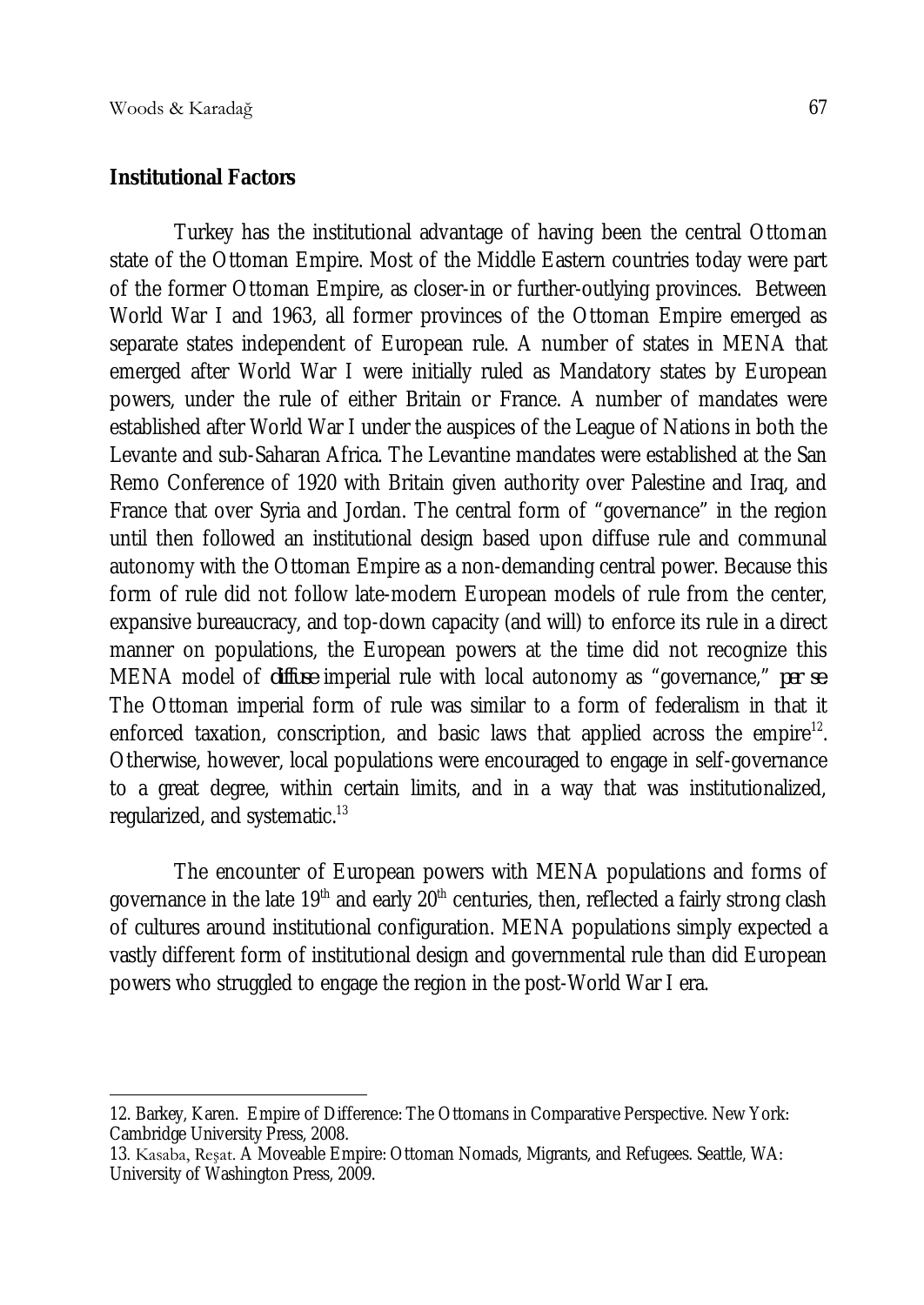Turkey's institutional history going back to the Ottoman Empire included both institutional and cultural legacies of incorporating a remarkably wide range of populations and social formations, some of which barely exist any longer, such as nomadic clan groups. Nomadic clan communities served the function of a merchant class as well as communication and transportation of material culture from China across Asia and to Europe and Africa. In the Ottoman Empire, during periods of expansion, nomadic groups also served the purpose of expanding and/or protecting the boundaries of the Empire. For scholars such as Kasaba, during periods of contraction, relations with nomadic groups were sometimes more strained, but, for our purposes, those relationships were always institutionalized and typically involved a high degree of local autonomy.

*Institutional, legal frameworks, thus, guided relations between the central government and the populations in a manner that was both structured and flexible*. Over the course of many centuries, this form of rule became the institutional and cultural expectation of local populations around issues of "governance." Ottoman citizens ranged culturally, linguistically, and in terms of their social formations from Berbers of North Africa through metropolitan areas of Egypt and the Levante to desert populations and clan confederations of North Africa and the Mesopotamian basin (Barkey 2008; Kasaba 2009). Their ethnic distribution included 13 ethnic groups for the Balkans alone, and 8 ethnic groups for Istanbul alone in 1897. The main identity groups listed in the *1906 Summary Result of the Ottoman Census* were: Muslims, Cossacks, Greeks, Armenians, Bulgarians, Wallachians, Greek Catholics, Armenian Catholics, Protestants, Latins, Maronites, Syrians, Chaldeans, Jacobites, Jews, Samaritans, Yezidis, Gypsies, and "Foreigners." <sup>14</sup> In a strong sense, the Ottoman population make-up and institutional design reflected a variation of a form of federalist rule. Other parts of that year's census identified still more ethnic, national, and religious groupings. This history of positive and institutionally successful distributions of power between the central state apparatus and its peoples provides an institutional and cultural legacy making it easier for the contemporary Turkish state to work with diverse populations without fear of fundamental structural changes in the basic institutional design of the country.

 $\overline{a}$ 

<sup>14.</sup> Karpat, Kemal H. Ottoman Population, 1830-1914: Demographic and Social Characteristics. Madison, WI: University of Wisconsin Press, 1985.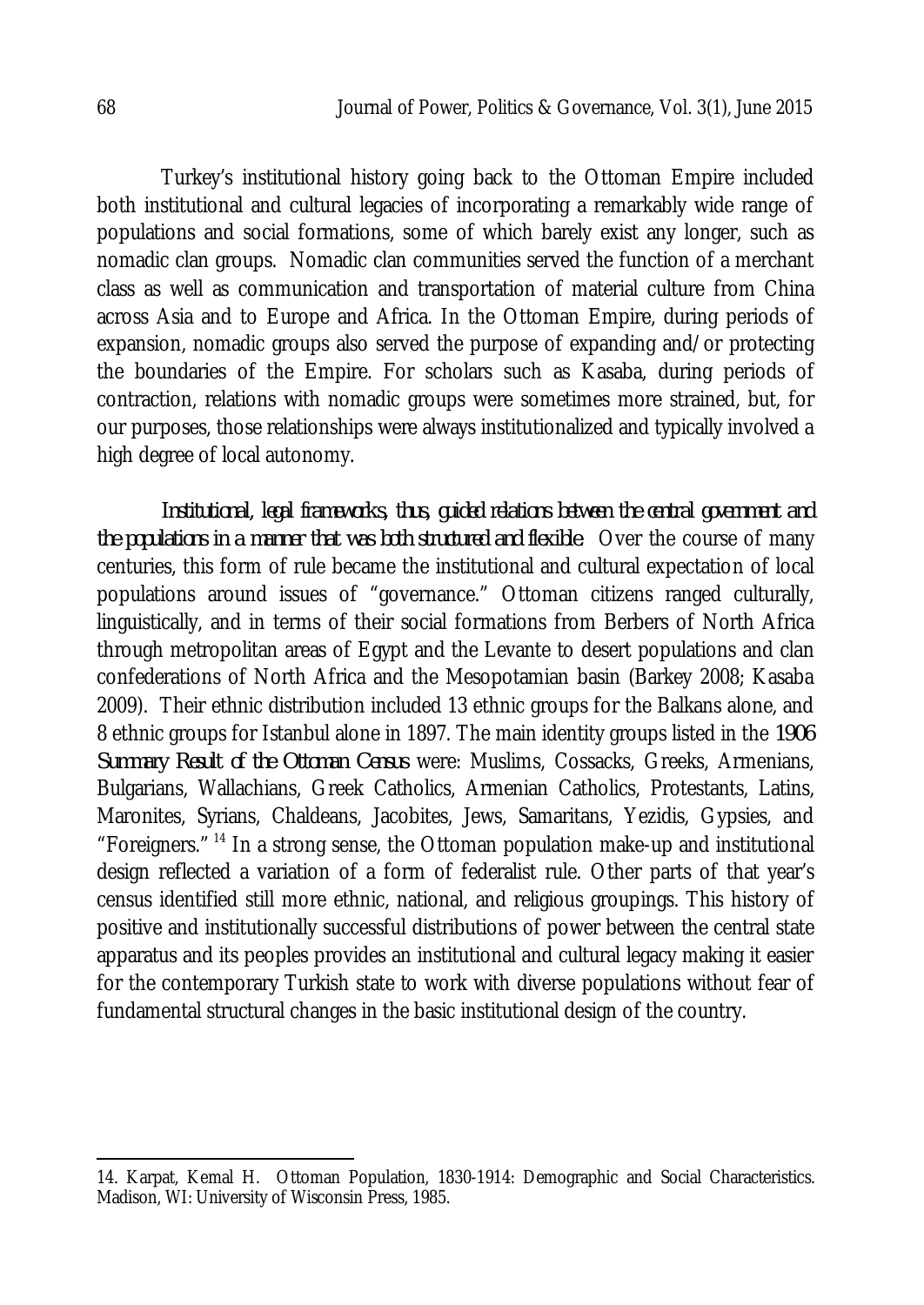After the independence of the Turkish state, October 29, 1923, other states in the region remained under the guidance, and sometimes rule, of European powers. This form of governance prevented them from developing their own, independent governing structures. It also constrained them from developing governing structures that might have been more suited to their populations, and their institutional histories. Outside powers, thus, had a great deal of impact on the region. Within the region, several types of regimes emerged. On the hard-left, these included the leftist, secularist regimes of Iraq, Syria, and Egypt. The first two of these were totalitarian regimes, while Egypt for most of the 20th century was usually categorized as authoritarian or semi-authoritarian. Constitutional monarchies, such as Jordan and Morocco, had a long history of interactive rule between state and society, and remarkably stable polities throughout the 20th century. Some of the Gulf monarchies also maintain constitutional monarchies and remain relatively stable, in part, due to the fact that only a few clan networks make up the population of the entire state. The relatively small and familial population context makes it relatively stable. The state structures in these regimes tend to be relatively pragmatist and moderate in terms of approach to religion.

By contrast, the main "secular" regimes of the  $20<sup>th</sup>$  century in the MENA region were the national socialist regimes of Baathist Iraq, Baathist Syria, and Nasser's Egypt, most paradigmatically, in the 1950s and 1960s. Egypt and Syria engaged in a brief experiment of joining as one country, called the United Arab Republic, which lasted for one-and-a-half years from 1958-1961. These regimes in this period did not have systematic, democratic, secular and institutionalized channels of interaction between state and society. And, in fact, in the case of Syria and Iraq, the regimes were so brutal that they have left a lasting distrust on the part of many regional populations for "secular" rule. These were hard-left, national socialist regimes with policies of extermination of opposition (from men to women to elderly and children), and antireligion platforms for significant proportions of their existence as regimes. Interestingly, it has only been religious constituencies in the  $20<sup>th</sup>$  century that have had any staying-power in challenging these authoritarian and totalitarian regimes, which may contribute to the relative trust that some Middle Eastern populations have for religious versus secular authorities in the Middle East.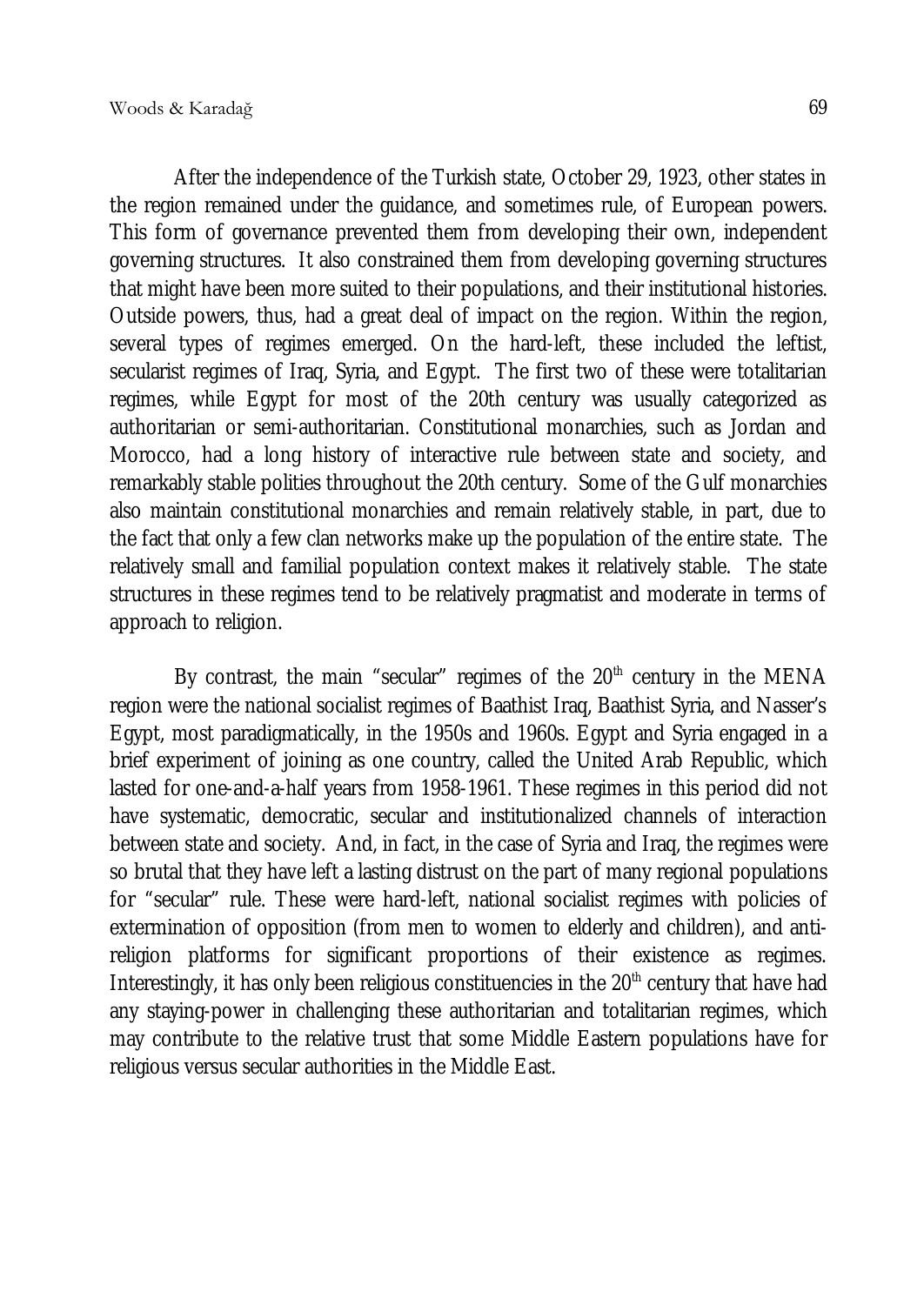Contrary to the experience of the United States or Western Europe, where religious authorities became too much tied to autocratic political power, historically speaking, it has been religious authorities and constituencies that have been some of the only successful challengers of autocratic power in the MENA region. In 2007, Irag, Syria, and Egypt – the main lasting autocratic states in the late  $20<sup>th</sup>$  century – made up about 29% of the population of the MENA region<sup>15</sup> and have been among the strongest MENA militaries. While the United States has tended to pay more attention to what it has seen as autocratic *religious* regimes such as Iran or the Taliban, together, the secular regimes of the Middle East have outnumbered the religious regimes by population, and, because of the violently authoritarian and/or totalitarian nature of three of the largest secular regimes, it is they who have tended to be seen as the largest problem from the perspective of local populations in the region.

A tendency of some local populations to offer support to certain religious parties, then, may have a lot more to do with MENA suspicion of secularism based on the well-known and locally experienced history of secular regimes in the 20th century than any sort of extremist Islamic ideologies, which surveys suggest (very strongly, we might add) influence a far smaller range of people. Note, for example, a 2006 Gallup poll, which found that very high percentages of populations across the Muslim world and the MENA region want equal legal rights, voting rights, and rights to jobs for women and men. The same poll found that Muslims in most Muslim countries want religious law to play at least some role as a source of legislation $^{16}$ . Removing religion entirely from the political sphere, then, following something akin to the U.S. model, would be unresponsive to the needs and preferences of large segments of the population. Turkey is an ideal model of an approximately 99.8 % Islamic country, $17$  which maintains secular institutions while maintaining a now twelve year history in which the majority ruling party has been the moderate religious party (Justice and Development Party [AKP], 34.29% of the popular vote 2002; Justice and Development Party [AKP], 46.52 % in 2007; Justice and Development Party [AKP] 49.80 % 2011).<sup>18</sup>

18. 3 November 2002, 22nd Term, Representative General Election Polls; 22 July 2007, 23rd Term, Representative General Election Polls; 12 June 2011, 24<sup>th</sup> Term, Representative General Election Polls, results all available at: http://www.ysk.gov.tr/ysk/GenelSecimler.html.

 $\overline{a}$ 15. World Population Prospects: The 2006 Revision, 2007, Table A2.

<sup>16.</sup> Esposito, John and Dalia Mogahed. Who Speaks for Islam?: What a Billion Muslims Really Think New York: Gallup Press, 2008.

<sup>17.</sup> CIA The World Factbook, "Turkey", November, 23, 2013, see:

https://www.cia.gov/library/publications/the-world-factbook/geos/tu.html.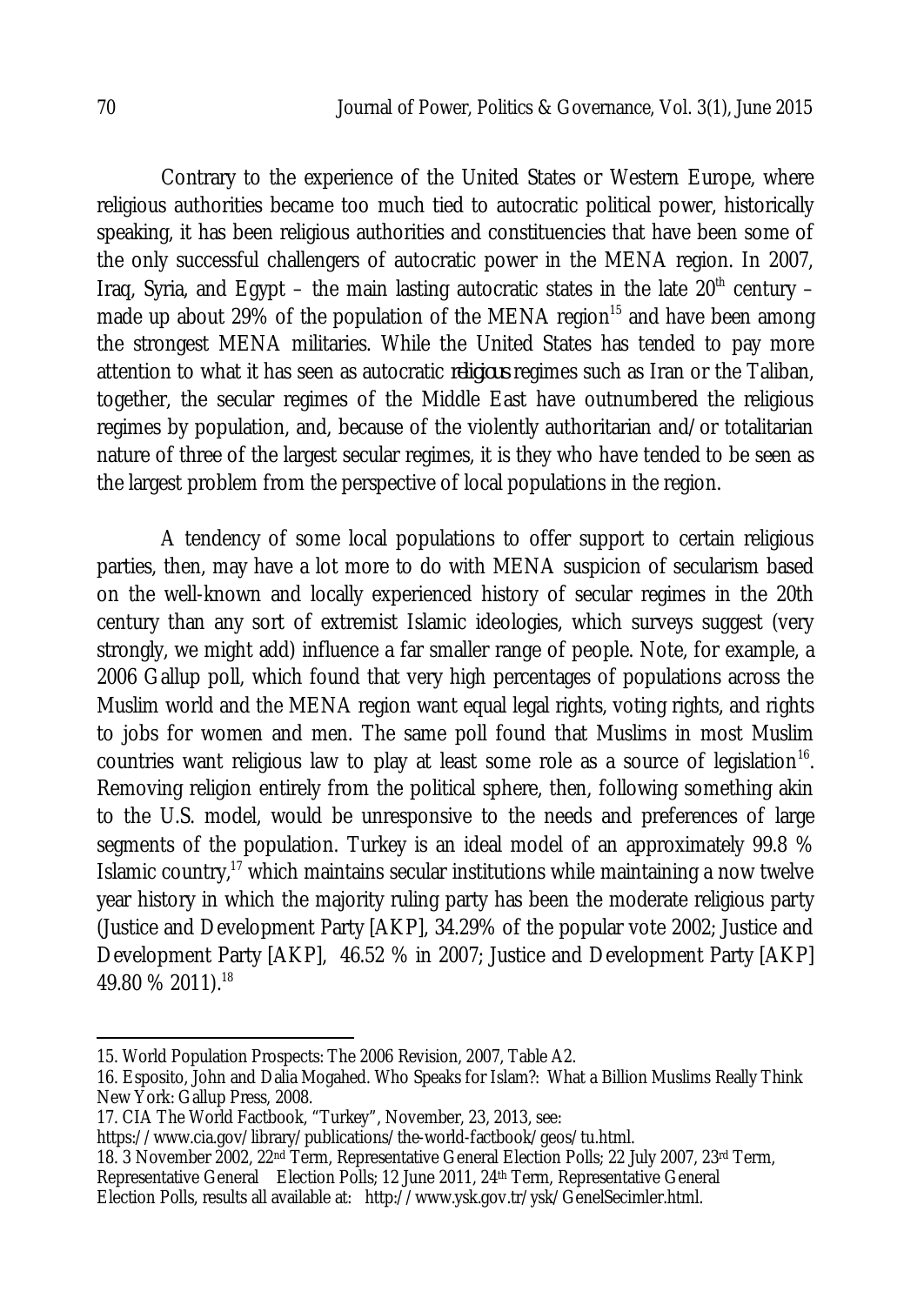There are five or six other political parties that are partially religious and are more conservative than the Justice Party, and they have received small percentages of the national vote as well in each election since 2002 (usually 1-14 per cent). The hard left parties that are a concern in some other states in the Middle East (e.g., communist parties such as the Baath Party in Iraq) are not a large constituency that Turkey has to address. In the 2007 election, the hard left parties received, respectively: Turkish Communist Party, 0.23% of the national vote; Labor Party, 0.08%; and Workers' Party, 0.37%; Freedom and Solidarity Party, 0.15%<sup>19</sup>. Turkey's state institutional structure is made up of a wide, effective bureaucracy within the Executive branch; a Parliamentary branch with a multi-party electoral system; and its judiciary has some judicial review powers and works on a system of separation of powers. $^{\mathsf{20}}$ 

Turkey's institutional legacy of incorporating diverse populations, maintaining secular state institutions, and nonetheless allowing religious constituencies meaningful participation in the political process is a key to Turkey's success. We strongly encourage institutional development of states in the region toward *secular* or *pragmatist* institutions, which allow for the incorporation of varied populations including religious constituencies, while maintaining institutional safeguards against change from within. Such a development requires attention to the establishment of *norms* and *practices* within institutions, and not only to institutional design on paper. This requires both attention to the internal workings of institutions, and considered attention to the same *over time*. These state institutions should encourage the flourishing of civil society organizations outside of the state. Those civil society organizations should be allowed to represent a wide range of interests, and should have meaningful channels of interaction with offices of the state in order to maintain stability in a region with a long cultural and institutional legacy of local autonomy and local governance.

## **Military Structures**

The Turkish military has been part of Turkish politics from the establishment of the state under a strongly secularist leader, Mustafa Kemal Ataturk, who charged the Turkish military with protecting the Republic and democratic institutions of the state.

 $\overline{\phantom{a}}$ 19. 22 July 2007, 23rd Term, Representative General Election Polls, see;

http://www.ysk.gov.tr/ysk/docs/2007MilletvekiliSecimi/gumrukdahil/gumrukdahil.pdf.

<sup>20.</sup>Shambayati, Hootan and Esen Kirdiş, "In Pursuit of 'Contemporary Civilization': Judicial Empowerment in Turkey" in Political Research Quarterly 62:4 (2009): 767-780.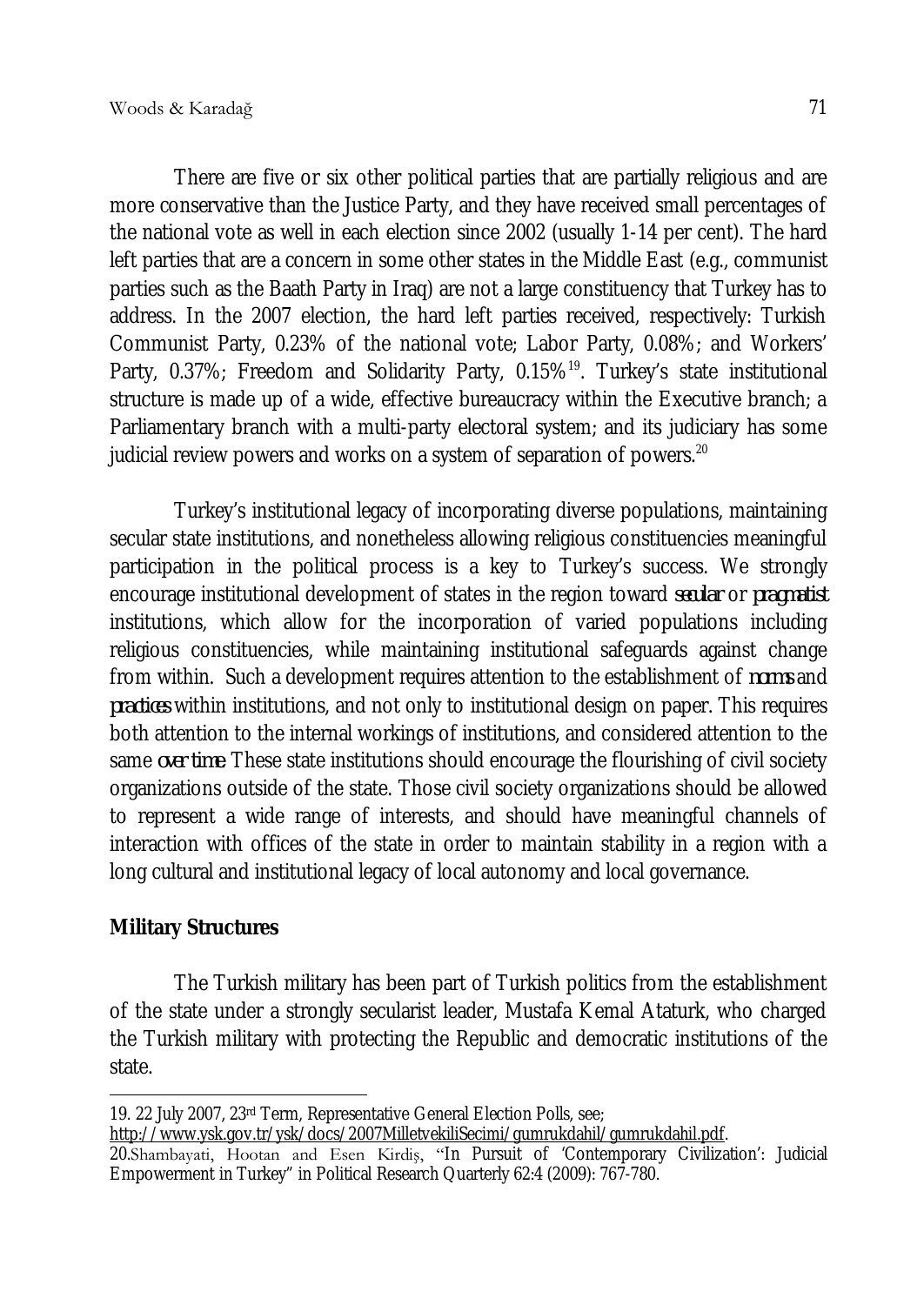For many years, the military stood above the Executive branch in some arenas, in the form of checks and balances between institutions of state. The military, then, was a fourth primary institution of state, checking against any fundamental changes to the "rules of the game" of the system at large that might come out of any of the other primary institutions with which we are familiar: Executive, Legislature, Judiciary.

In this section, we will discuss the evolution of the role of the modernized Turkish Military going back to the Eighteenth Century. The Turkish military is part of the institutional framework and legacy of the Turkish context that makes it a particularly edifying state for comparison, as well as a potential mediator for the United States and the Arab world. During the second half of the 20<sup>th</sup> century, radical reform movements were started in the military system. The modernized Naval Academy (Mühendishane-i Bahr-i Hümayun) was established in 1773; the Military Engineering Academy (Mühendishane-i Berr-i Hümayun) was established in 1795; and the Military Medical Academy (Tıbbiye) was established in 1806. These modernized, rationalized military institutions were the pioneers of and models for the later nonmilitary university system<sup>21</sup>. The institutional structure of the army formed the basis for many modern Turkish civilian institutions during this early period. The Turkish Military, thus, has a longstanding central involvement with both government and civilian institutions in the country. Not only has it had a very significant role as a fourth major branch of government for most of the  $20<sup>th</sup>$  century, but it has had a formative impact on society through its educational models and organizational models as well. The relationship between the Turkish military and Turkish civil society was, thus, a creative and fruitful relationship rather than the fraught relationship seen in some contexts in the Middle East (such as Baathist Iraq).

Another reason explaining the importance of the military is the conscription system. Each young Turkish boy, when he reaches the age of twenty, joins the military for a certain period of time (from six months to one year). From each Turkish family, almost all boys are subject to this system. Eventually people from every walk of life become familiar with the military. The average male citizen, in any case, has a personal familiarity with the military.

 $\overline{\phantom{a}}$ 21. Simon, Reeva. "The Education of an Iraqi Ottoman Army Officer" in The Origins of Arab Nationalism, Rashid Khalidi, Lisa Anderson, Muhammah Muslih, and Reeva Simon, eds. New York: Columbia University Press, 1991.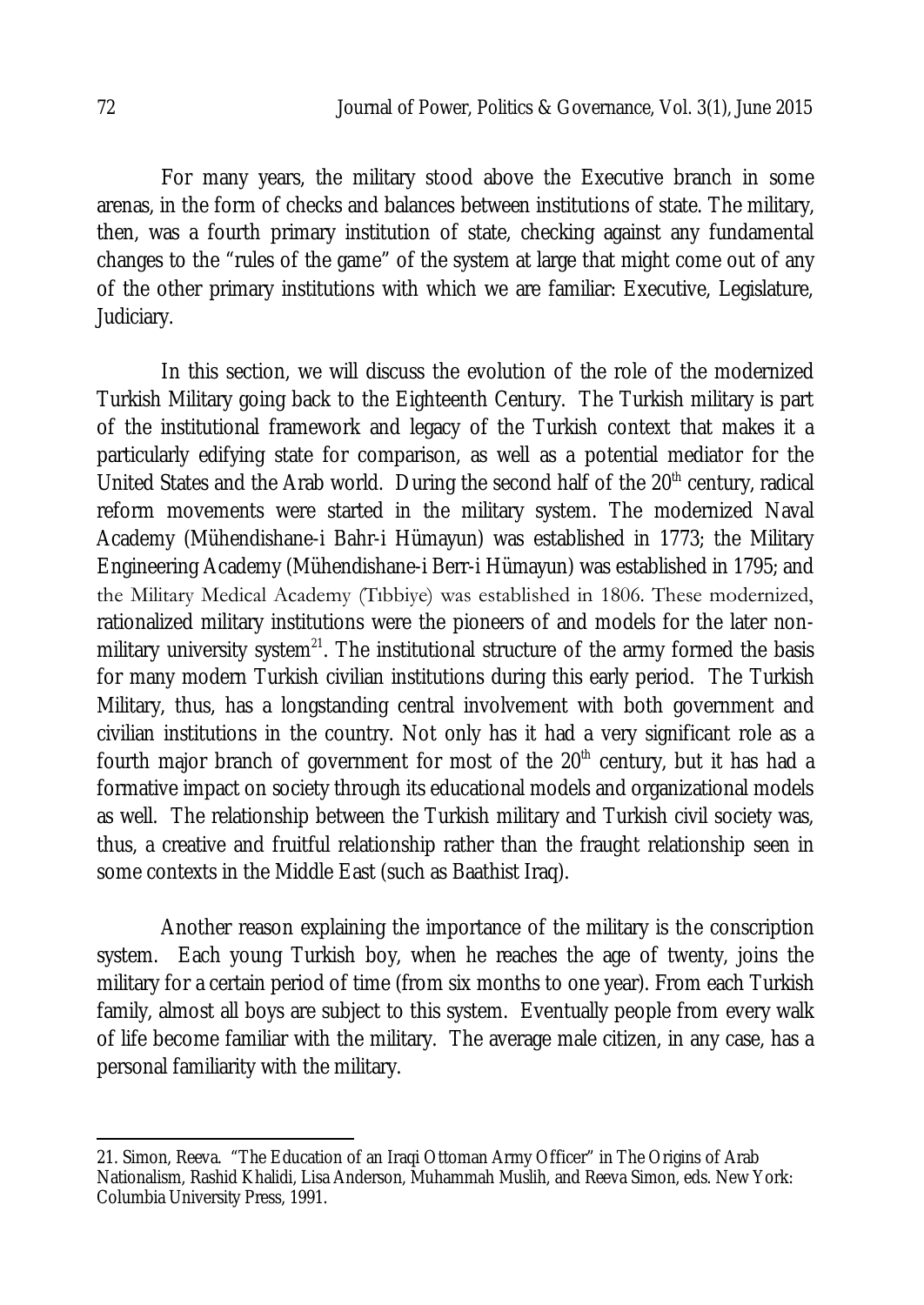He may be more familiar with the military than the other organizations within the state; indeed, the military is more transparent to many citizens than are other organizations within the state simply by virtue of military conscription and experience.

The military tends to rank very high in terms of public trust. The Turkish military continues to be the most trusted public institution in Turkey (68% of the overall Turkish population); and more is trusted than the national government (54% of overall population), or the judicial system (56% of overall population)<sup>22</sup>. That is, the Turkish Military is the most respected public institution in the eyes of the national community and it, thus, hangs over the heads of the political parties like a sword of Damocles. Thirdly, the promotion system of the Turkish Army is strictly determined by the law of armed forces; that is, it is merit-based and professional, rather than a political process in any way. Every 30<sup>th</sup> of August is the promotion time for the Turkish Armed Forces. And, with the exception of court rulings, there is no possibility for any other institution of state to intervene in the promotion system up through the rank of Colonel. It means that governmental offices, or any other political organizations, have no impact on the delays or blockage of the promotions. This institutionalized promotion method makes the military system trusted.

Fourth, in comparison with the other countries' military strength in the region, the Turkish Military Forces are quite a big in number and equipped well. According to the Global Firepower Institution 2014 statistics, Turkey is the 8<sup>th</sup> largest military power in the world (making it the first in the Middle East and North Africa; Iran is the 22<sup>th</sup> largest military, globally)<sup>23</sup>. Egypt follows Turkey with the rank of 13. Israel follows at the rank of 11. We are aware that a powerful and well trained military should come under the command of democratic institutions or run the risk becoming a military-dominated system, or transforming the state into a non-democratic system as a whole (e.g., Iraq, Syria, to some extent Egypt). The threats from which a strong military under democratic rule may protect the state and society may include threats both internal and external to the political regime.

 $\overline{\phantom{a}}$ 22. Jan Sonnenschein, "Urban Turks' Trust in Major Institutions Drops Sharply," August 15, 2013, Gallup World, see:

http://www.gallup.com/poll/163979/urban-turks-trust-major-institutions-drops-sharply.aspx. 23. Global Firepower Institution, 2013, results available at:

http://www.globalfirepower.com/countries-listing.asp.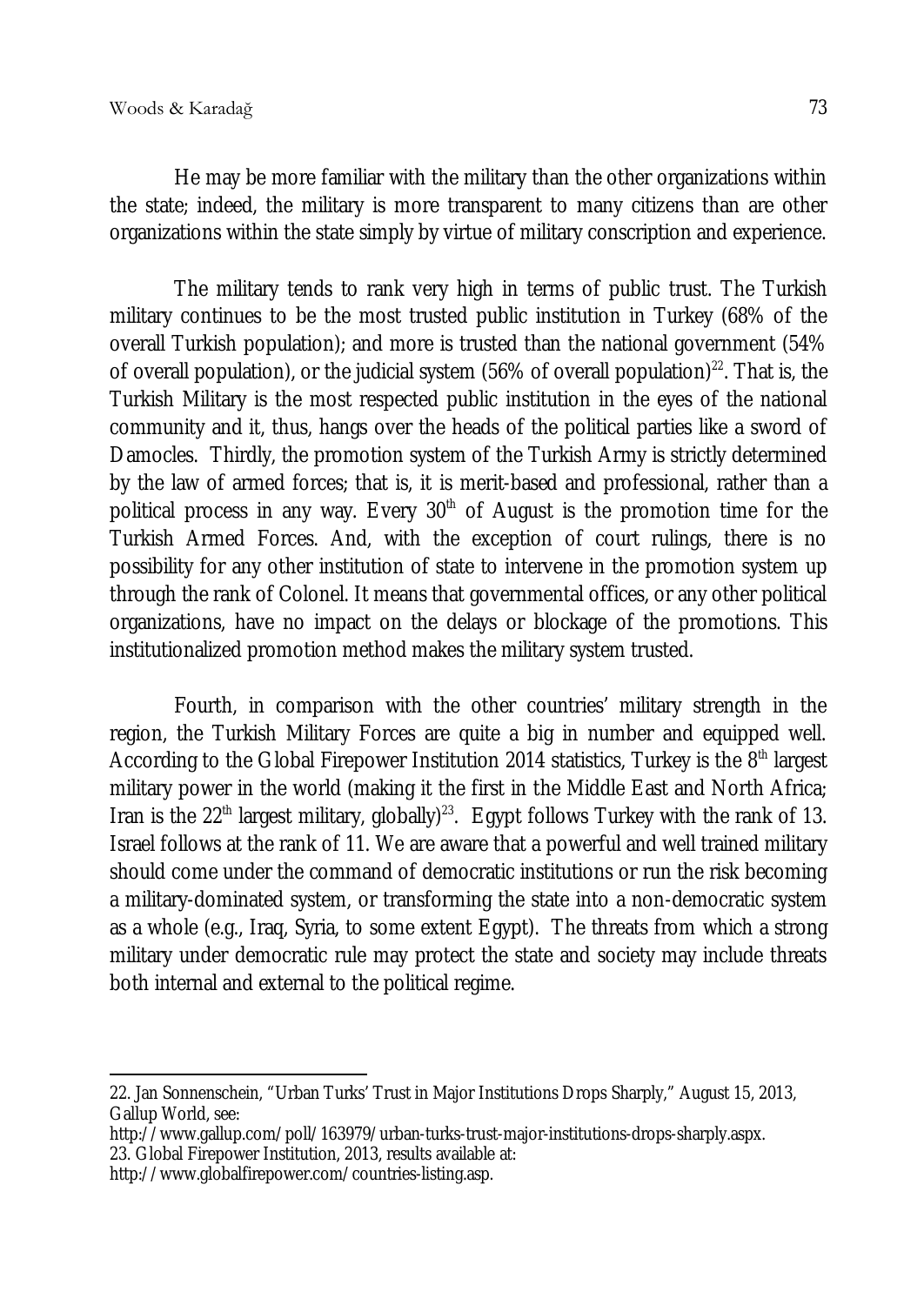And, finally, international military experiences are very important for the armed forces. While engaging in internationally coordinated military efforts, it improves the national military capabilities, fosters contacts with civilian organizations at home and abroad, and it includes a concerted experience of sticking to the rules of international democratic institutions over a period of time. Turkey has a long history now of constructive interactions with other military and supra-national institutions. The interactions with the foreign organizations improve the self-confidence of military formations and help the militaries to evaluate themselves. The Turkish Military has contributed generously to the myriad of peacekeeping operations around the world. These contributions started with Korean War and continued other United Nations (UN) and North Atlantic Treaty Organization (NATO) peace support operations. Past examples include: UN Operation in Somalia – UNOSOM; UN Protection Force-UNPROFOR (in Bosnia); NATO Implementation Force-IFOR/NATO Stabilization Force-SFOR (in Bosnia); UN Mission in the Democratic Republic of the Congo – MONUC; UN Mission in Sudan – UNMIS; NATO Training Mission Iraq - NTM-I; UN Interim Force in Lebanon-UNIFIL; and naval or air force operations including: Essential Harvest; Amber Fox; Allied Harmony; Concordia; Proxima; Deny Flight; Deliberate Forge; Joint Guardian; and Sharp Guard Operations. Today the Turkish military supports continuing operations including: Kosovo Force – KFOR; EU Operation ALTHEA (in Bosnia); International Security Assistance Force – ISAF (in Afghanistan); Combined Task Force 151 -CTF 151 (for preventing piracy in the seas of Somalia); the Standing NATO Maritime Group 2 – SNMG 2 (for preventing piracy in the seas of Somalia); and the UN Mission in Lebanon - UNIFIL. In addition to these operations there are also two centers belonging to NATO, Partnership Peace Training Center and Center of Excellence Defense Against Terrorism in Turkey, which increase the coordination between the international military personnel. Both of these NATO organizations are located in Ankara, Turkey.

The 35<sup>th</sup> article of Civil Service Law (2013) gave the privilege to the Turkish Military to protect the democratic institutions against internal or external threats. This privilege was given to the army by Mustafa Kemal Ataturk in the earlier period of the Republic. But it led to a series of *coups d'état* in the past for the sake of protecting democracy. In 2013, the Turkish Government changed the 35<sup>th</sup> article of the Civil Service Law. The new law defined and limited the role of Turkish Military to external threats.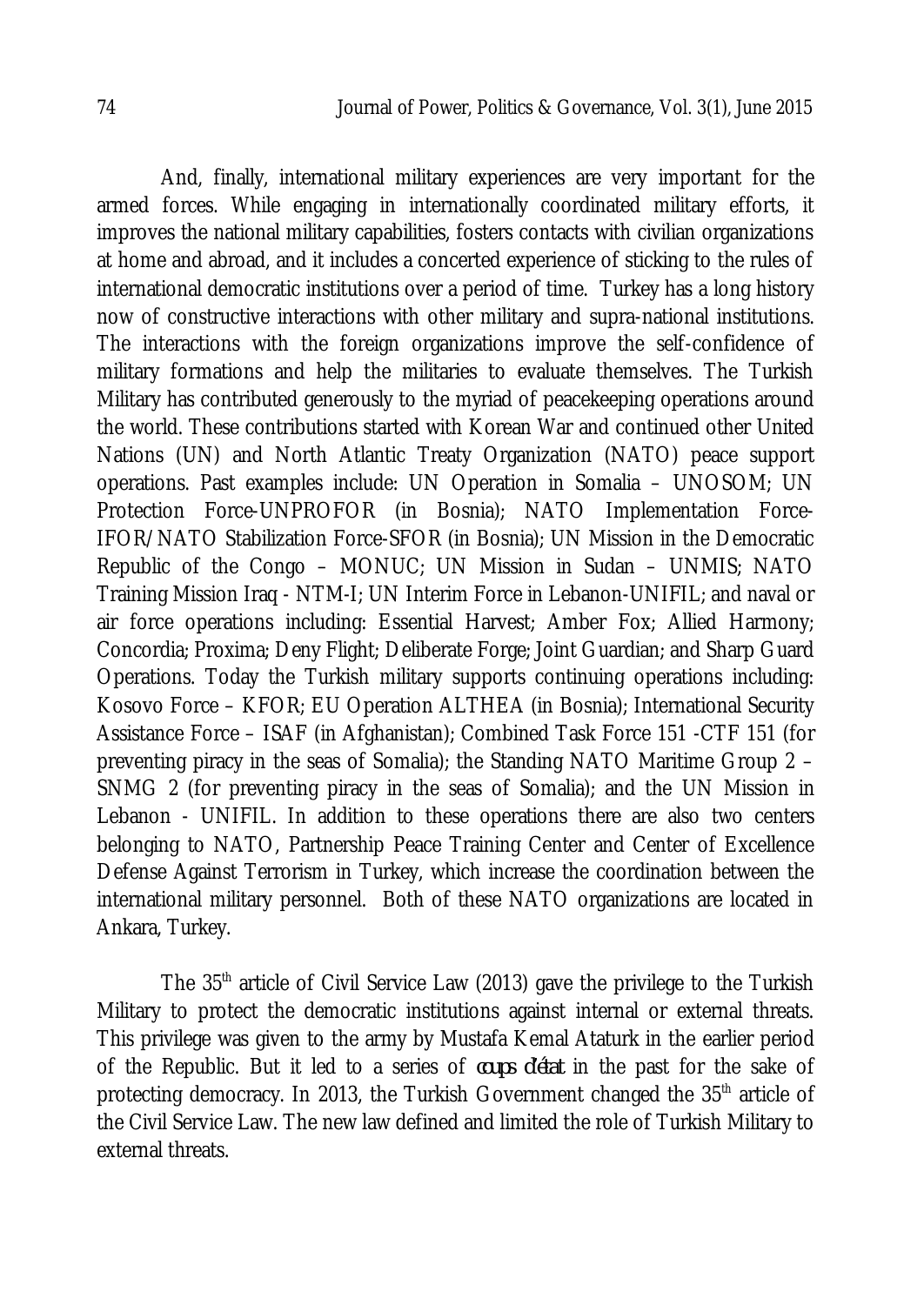This change has resulted from the stabilized democratic institutions in the country, which no longer need to draw upon the military to address internal threats. Civilian institutions can be used for internal issues in the current polity. The military does not play quite as powerful a role internally and over the political system since the passing of this law. However, the principle of the military having a role in checks and balances, and balance of power among institutions of the state when absolutely necessary remains an unwritten *Grundnorm<sup>24</sup>* for the Turkish system. The Turkish military role is changing even at the time of the writing of this article. It has been put under the political branches of state for all purposes, and while we are encouraging the development of militaries with checks and balances authority under the auspices of democratic institutions, we do suggest that the military come secondarily to the power of the political branches of state (executive, judiciary, and legislature). We recognize that this is a tricky balance, but it should be the goal if the protection of the democratic nature of the system is to be achieved.

Military power capabilities, thus, *enhance the survivability of democratic institutions*. Due to historical, sociological and technological factors, the role of the Turkish Military is the key to Turkey's success. It has been used to support, develop and maintain secular state institutions, and social institutions such as education.

## **Education**

The nearly universal secondary and higher education systems in Turkey are critical to the establishment of a reasonably rationalized economic system thereafter. Turkey has a system of universal education through  $12<sup>th</sup>$  grade and free access to most higher education in universities with entrance by merit-based examinations (private universities are also available). Turkey is made up of 81 municipal regions, which are formed into states and organized in something akin to a city-state system. The region with the highest number of universities is the municipal region of Istanbul with 46 universities; it is followed by Ankara with 19 universities; and Izmir with 9 universities. Each municipal region has at least one university. The total number of universities in Turkey is 192 for 2013 (Yüksek Őgretim Kurulu, "Turkish Higher Education Council," 2013).

 $\overline{\phantom{a}}$ 24. Kelsen, Hans. Introduction to the Problems of Legal Theory. B. L. Paulson and S. L. Paulson, Translators. Oxford: Clarendon Press, 1992.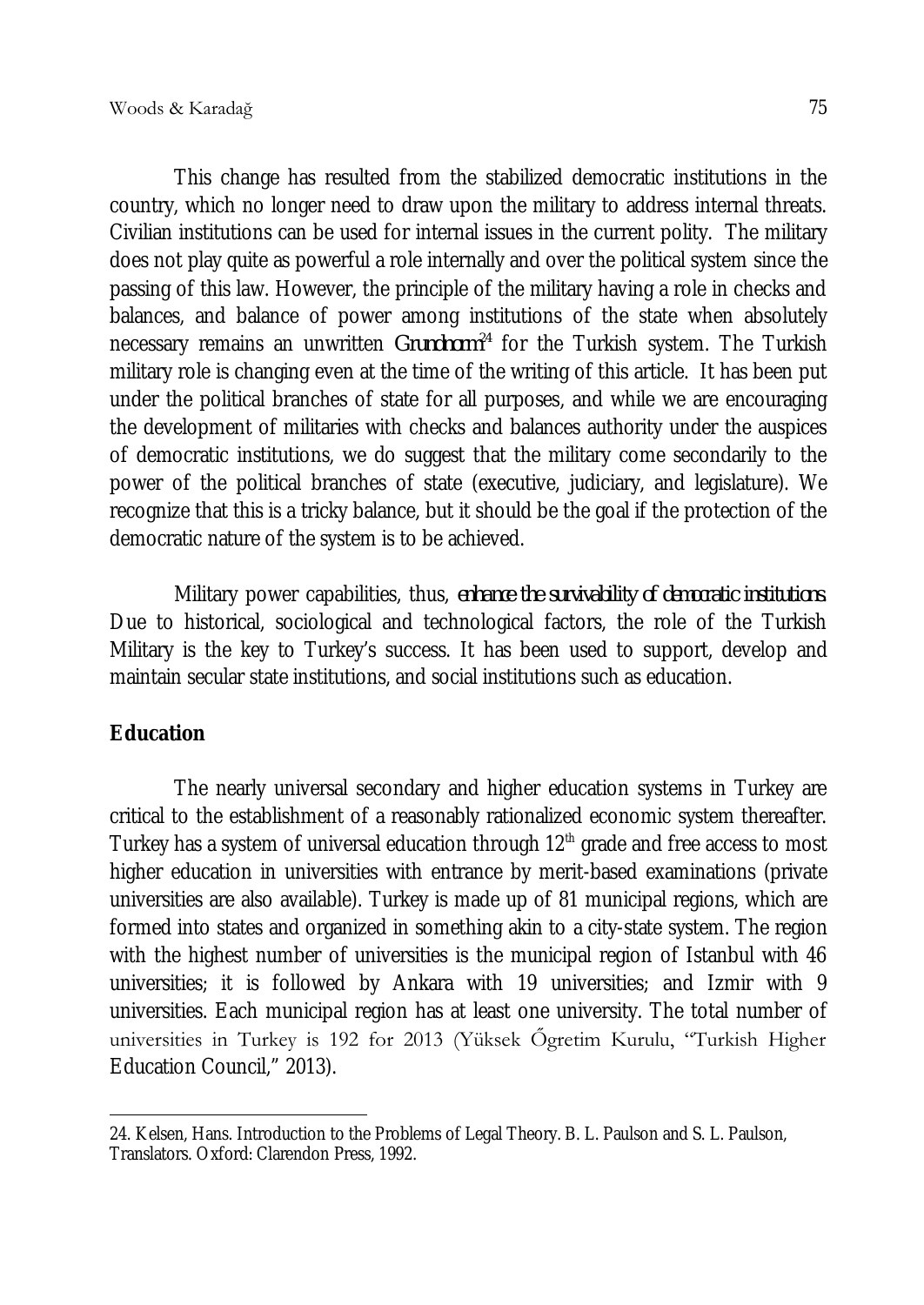Entrance to these universities is achieved through merit-based testing. Seventy-one of these universities are run by private foundations, 121 of them are publicly funded state universities. Tuition for state universities runs in the order of a few hundred dollars per semester, making access widespread across social constituencies. Privately funded university tuition may range from \$5,000 to \$30,000 per year. The state universities are ranked most highly in the country; thus, money is less of a factor in garnering academic prestige than it is in the United States. Institutionally, this broad access to education contributes to satisfaction, stability, and public trust among the younger generations. This is by contrast to countries in which education and job opportunities are limited, which has been understood in many contexts to contribute to dissatisfaction and political unrest.

This situation makes access to higher education nearly universal, for boys and girls, men and women, by merit, across the country. In this way, Turkey is closer to the European continental systems regarding access to higher education. We suggest a similar model for the post-Arab Spring states in the Middle East and North Africa. That is, following something akin to the Turkish, French<sup>25</sup>, or Japanese<sup>26</sup> models of testing from elementary school would allow students from across all class groupings and sub-societies within the country to be identified for civil service and other work appropriate to their skills and expertise. While it may smack of "tracking" to American sensibilities, in these contexts, if the testing is written and conducted correctly, it serves the function of taking away social, cultural, and economic bias from the equation in education and subsequent economic opportunities. It also grants the students/job applicants (male and female) legitimacy in their chosen professions, and provides the civil service (government) system in particular with well-trained, intelligent individuals in whom to entrust the running of the country from the smallest of governmental agencies and offices to the highest levels of state. This legitimacy may be significant for women as well as traditionally disenfranchised social classes entering the job force. Foreign language education is another important factor continuing from Turkey's institutional legacies of cultural integration with the other publics, both Ottoman and post-Ottoman. This education makes it easy to share or exchange the information. In Turkey, English is the most widely spoken second language in country.

 $\overline{a}$ 

<sup>25.</sup> Provine, Doris Marie, "Courts in the Political Process in France" in Herbert Jacob, Erhard Blankenburg, Herbert M. Kritzer, Doris Marie Provine, and Joseph Sanders, etc. Courts, Law and Politics in Comparative Perspective. New Haven: Yale, 1996.

<sup>26.</sup> Upham, Frank K. Law and Social Change in Postwar Japan. Boston: Harvard University Press, 1989.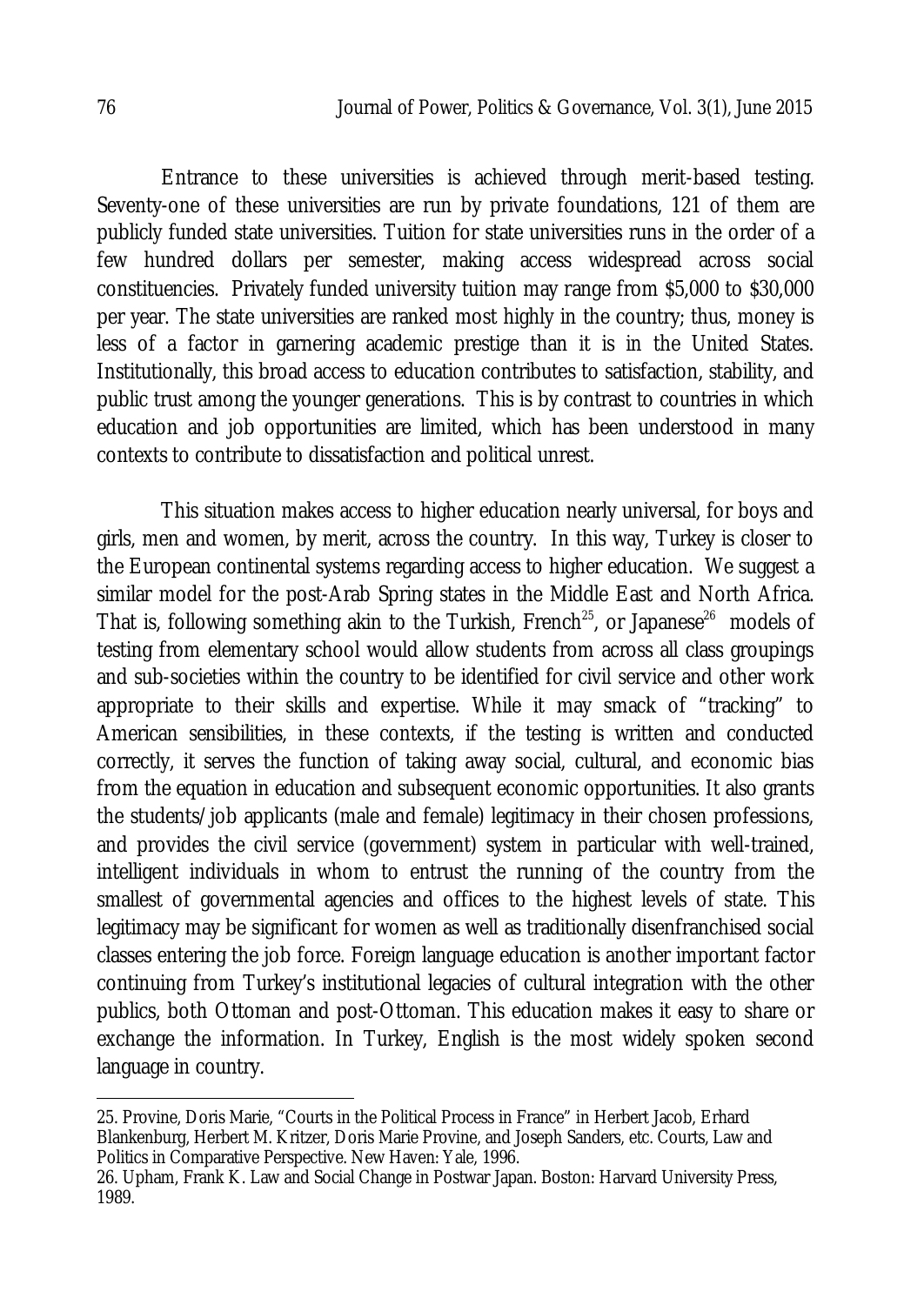In schools, public or private, education of second language starts at the age of 8 for most schools, earlier for some. Second language education increases communication, interactions with other populations, and institutional alliances.

#### **Conclusions**

We have suggested that Turkey's success in incorporating religious parties and constituencies into the political system without fundamental changes in the institutional design of the system lies in three main factors. And, Turkey's history within each of these arenas makes it a better model for governance and potential leadership in the MENA region than a U.S.-only model of engagement with the region. The three factors that we have emphasized are: (1) Institutional Factors; (2) Military Structures; and (3) Educational System. Turkey's institutional history provides a long institutional and cultural legacy of incorporating highly diverse peoples into the then Ottoman Empire in an institutionalized and productive format. These included many religions and ethnic groups. In its  $20<sup>th</sup>$  century modern history, Turkey's governmental institutions have been highly merit-based. The military has played an extraordinarily important and *positive* role as an educational model for the country, with military educational institutions used as a model for other education within the state system. It is a "People's Army" in which most men serve at some point in their lives, and it maintains the highest level of public trust of any governmental institution. It was historically responsible to oversee and protect the secular nature of the political system; in order to do so, it had, under certain conditions, oversight powers over the Executive Branch. Its place within the political system has recently been reduced so that it is formally and in practice under the oversight of the Executive Branch rather than the reverse. As a "People's Army" with great public trust, while the military is largely seen as secular, it is *not* seen by the public as "irreligious." This is important. Turkey's educational system has been highly merit-based as early as Mustafa Kemal and it is currently nearly free on a merit-basis up to the higher education and graduate levels for Turkish citizens. This creates great economic opportunities for Turkish citizens, and it contributes to a leveling out of issues of status and merit in the workforce. The merit-based education system also contributes to democratizing the Turkish people; it increases their respect for one another as citizens, their respect for the political system, and their respect for the educational system as well.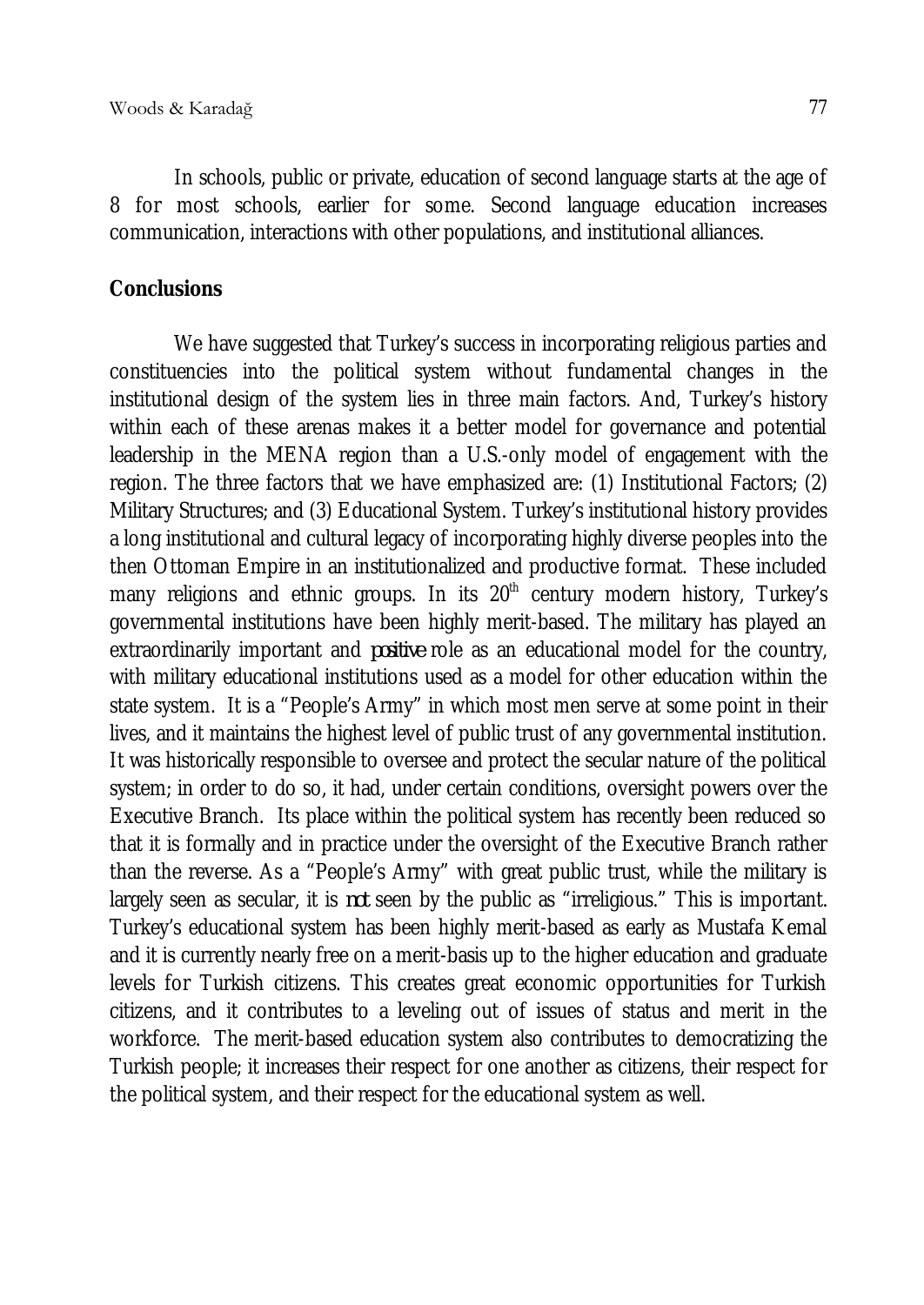Turkey, and before it, the Ottoman Empire, has a long history of incorporating multiple religious, ethnic, class, normative, and other sorts of social formations, including nomadic peoples, into a coherent society and polity. At the time of transition to the nation-state system, with its direct form of rule (by contrast to the diffuse rule of the Ottoman Empire), Turkey similarly did not seek to rule the Arab world in any way. With the exception of a brief experiment of *turkification* (also known as pan-Turkism) policies at the hands of the Committee of Union and Progress (1908-1918), Turkey, thus, has a long history of respecting local traditions and political autonomy. While the Turkish state initially barred religious parties from participation in the state, center-right parties with significant religious components began to be established in the second half of the  $20<sup>th</sup>$  century. In the 1990s, religious parties became part of ruling coalitions. Since 2002, a religious party has been elected as the ruling party in several elections in Turkey, led by Tayyip Recep Erdoğan. Turkey has quite successfully maintained the democratic structure of the regime; that is to say, the regime itself did not change with the rising of religious parties to significant places of power within the Turkish state. It is that example, institutionally, that we suggest should be followed in post-Arab Spring states, most of which grapple actively with questions of how to incorporate religion in a meaningful way into the political fabric of their emerging and still-forming political-institutional orders. We are living in a fragile and critical moment in the Middle East, one that requires concerted and long-term commitment to the building of democratic institutions, norms, and practices on the ground. This, we strongly believe, is what the grassroots – which is to say, the majority – of the Middle East has been asking for in the Arab Spring.

Turkey, in its democratization process, is a more likely candidate for this sort of institutional leadership role than is a country like the United States, due to the historical, institutional, cultural, and religious shared heritage with much of the Middle East and North Africa. Institutionally, we have emphasized state institutions that historically supported local communal and political autonomy; a highly and *positively* involved military in the fabric of the state and society as an institution and as an institutional model; merit-based educational institutions and access; and institutionally embedded allowance for cultural and religious diversity. In the Turkish case, all of this has been developed within the context of democratic institutions, initially protected by the military through specific institutional channels.